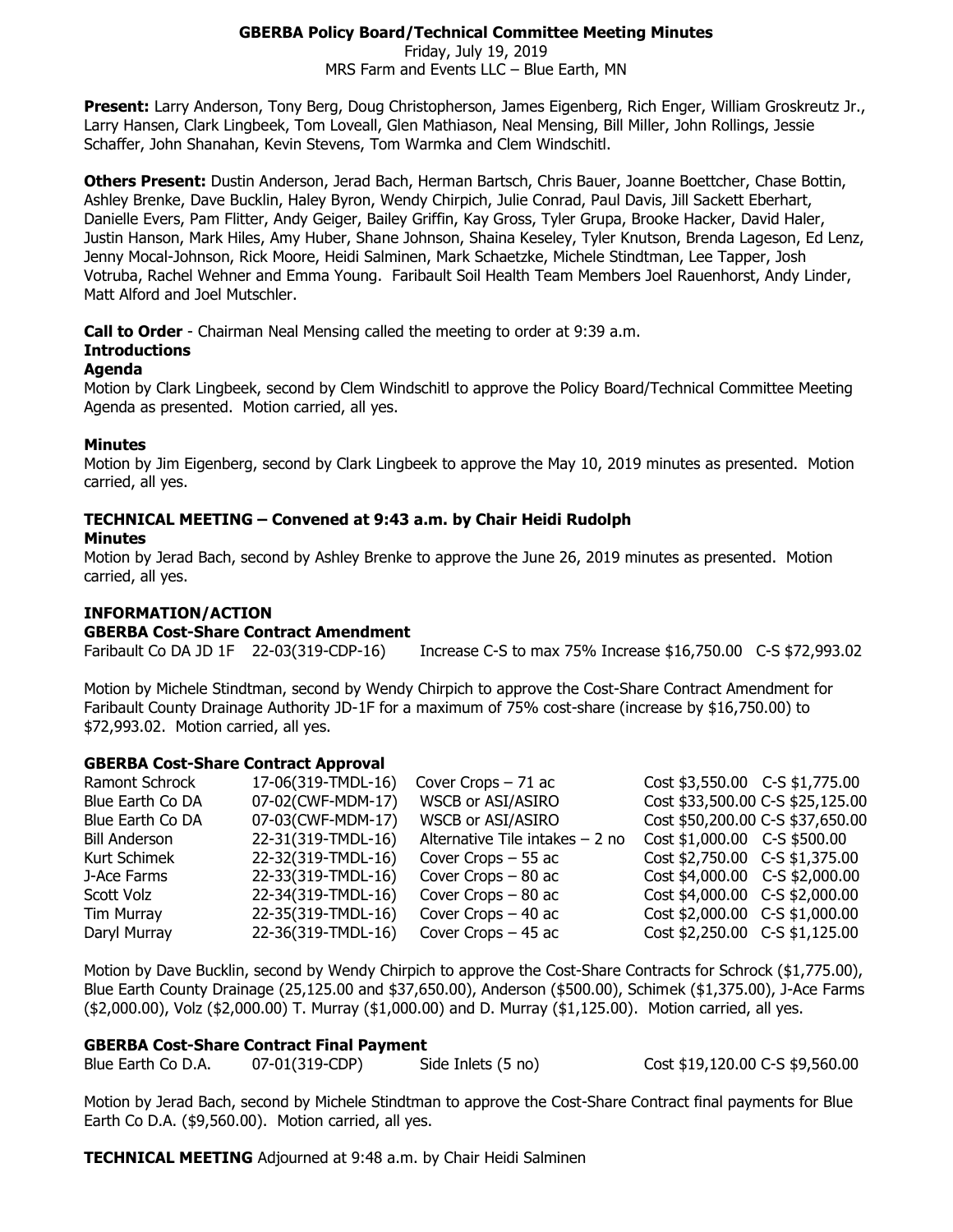**POLICY BOARD MEETING** Reconvened at by Chair Neal Mensing at 9:48 a.m.

# **INFORMATION/ACTION**

#### **Financial Report**

The Financial Report dated 5/31/19 to 6/30/19 was presented for the Board's review. Motion by Clark Lingbeek, second by Glen Mathiason to approve the financial report as presented. Motion carried, all yes.

#### **Accounts Payable**

Motion by Clark Lingbeek, second by John Shanahan to approve the accounts payable and pay the bills totaling \$50,707.34. Motion carried, all yes.

Review Grant Balances and Projects Report.

# **COST-SHARE PROJECTS**

#### **GBERBA Cost-Share Contract Cancellation**

Stanley Thompson 24-01(319-CDP-16) Waterway/Grade Stabilization C-S \$16,750.00

Motion by Clark Lingbeek, second by Doug Christopherson to approve the Cost-Share Contract Cancellation for Stanley Thompson totaling \$16,750.00. Motion carried, all yes.

## **GBERBA Cost-Share Contract Amendment**

Faribault Co DA JD 1F 22-03(319-CDP-16) Increase C-S to max 75% Increase \$16,750.00 C-S \$72,993.02

Motion by Clem Windschitl, second by Tom Warmka to approve the Cost-Share Contract Amendment for Faribault County Drainage Authority JD-1F for a maximum of 75% cost-share (increase by \$16,750.00) to \$72,993.02. Motion carried, all yes.

## **GBERBA Cost-Share Contract Approval**

| Ramont Schrock       | 17-06(319-TMDL-16) | Cover Crops $-71$ ac             | Cost \$3,550.00 C-S \$1,775.00   |  |
|----------------------|--------------------|----------------------------------|----------------------------------|--|
| Blue Earth Co DA     | 07-02(CWF-MDM-17)  | WSCB or ASI/ASIRO                | Cost \$33,500.00 C-S \$25,125.00 |  |
| Blue Earth Co DA     | 07-03(CWF-MDM-17)  | WSCB or ASI/ASIRO                | Cost \$50,200.00 C-S \$37,650.00 |  |
| <b>Bill Anderson</b> | 22-31(319-TMDL-16) | Alternative Tile intakes $-2$ no | $Cost $1,000.00$ C-S \$500.00    |  |
| Kurt Schimek         | 22-32(319-TMDL-16) | Cover Crops $-55$ ac             | Cost \$2,750.00 C-S \$1,375.00   |  |
| J-Ace Farms          | 22-33(319-TMDL-16) | Cover Crops $-80$ ac             | Cost \$4,000.00 C-S \$2,000.00   |  |
| Scott Volz           | 22-34(319-TMDL-16) | Cover Crops $-80$ ac             | Cost \$4,000.00 C-S \$2,000.00   |  |
| Tim Murray           | 22-35(319-TMDL-16) | Cover Crops $-40$ ac             | Cost \$2,000.00 C-S \$1,000.00   |  |
| Daryl Murray         | 22-36(319-TMDL-16) | Cover Crops $-45$ ac             | Cost \$2,250.00 C-S \$1,125.00   |  |

Motion by Jim Eigenberg, second by Bill Miller to approve the Cost-Share Contracts for Schrock (\$1,775.00), Blue Earth County Drainage (25,125.00 and \$37,650.00), Anderson (\$500.00), Schimek (\$1,375.00), J-Ace Farms (\$2,000.00), Volz (\$2,000.00) T. Murray (\$1,000.00) and D. Murray (\$1,125.00). Motion carried, all yes.

## **GBERBA Cost-Share Contract Final Payment**

| Jerry Sill         | 83-04(319-TMDL) | Cover Crops $-80$ ac | Cost \$2,801.60 C-S \$898.80    |
|--------------------|-----------------|----------------------|---------------------------------|
| Blue Earth Co D.A. | 07-01(319-CDP)  | Side Inlets (5 no)   | Cost \$19,120.00 C-S \$9,560.00 |

Motion by Clem Windschitl, second by Bill Miller to approve the Cost-Share Contract final payments for Sill (\$898.80) and Blue Earth Co D.A. (\$9,560.00). Motion carried, all yes.

# **GBERBA MAWQCP Cost-Share Contract Incentive Payment**

Greg Entinger 40-6-04(MAWOCP) Worksheet Completion **Incentive \$100.00** 

Motion by Glen Mathiason, second by Tony Berg to approve the MAWQCP incentive payments for Entinger (\$100.00). Motion carried, all yes.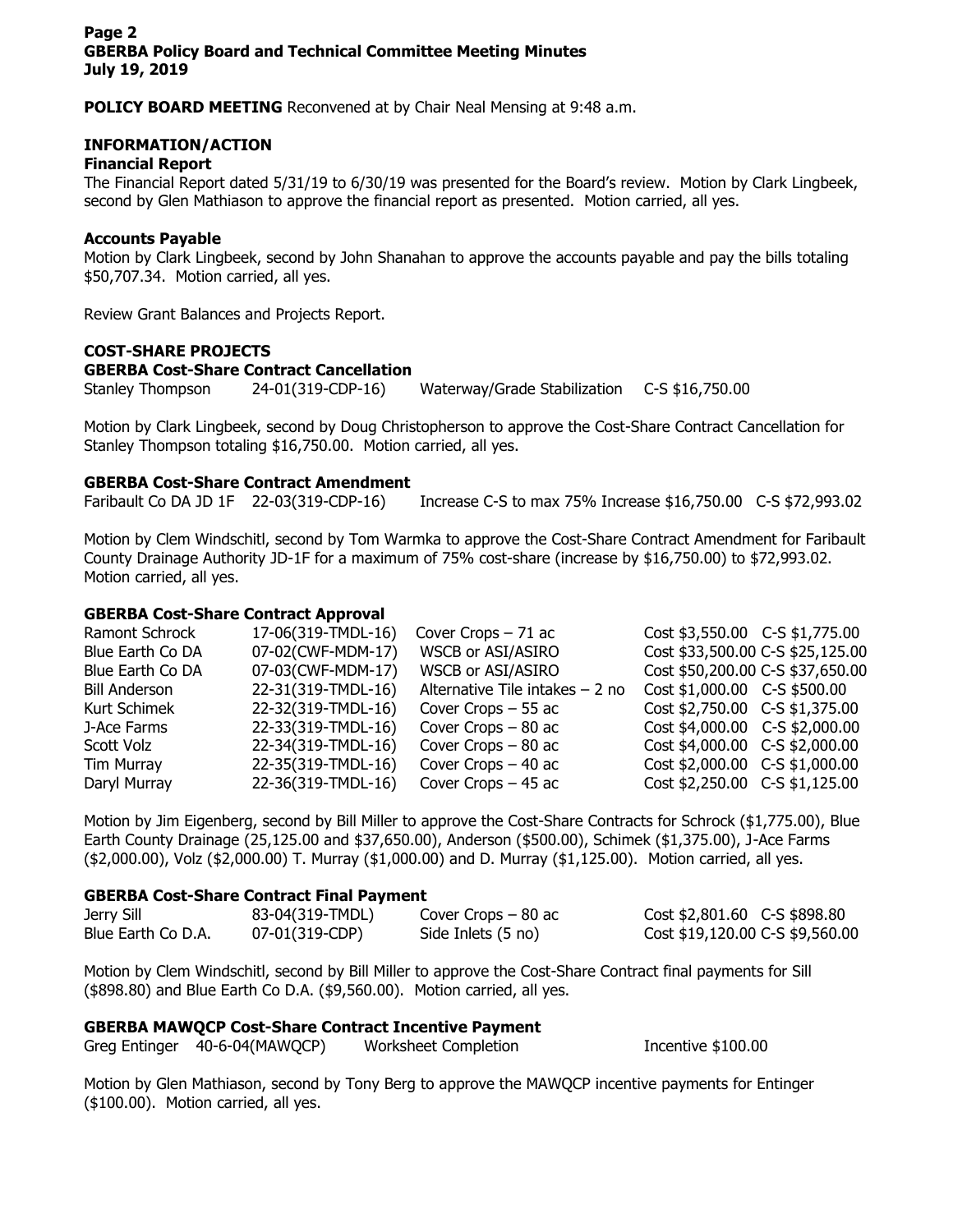# **COORDINATOR REPORT**

# **MN Agricultural Water Quality Certification Program**

Update on progress made in areas 5 and 6 – See Certification Specialist Reports.

# **2016 MPCA – 319 Drainage Grant**

An Outreach Booklet has been printed and will be sent to Drainage staff and elected officials to see conservation opportunities and potential in drainage systems. 319 Drainage Grant: Side inlet structures 50% cost share. These are federal dollars matched by state or local dollars.

#### **2017 MPCA 319 Grant - Cover Crops and Alternative Tile Intakes END DATE AUGUST 31, 2020**

An Implementation Policy Paper for the grant titled "Greater Blue Earth River Basin TMDL Implementation" has been developed and reviewed at the Technical meeting. This guidance document will be posted on the GBERBA website.

Cover crops: \$50.00 dollars per acre maximum, 50% cost share maximum (\$ 25.00 ac.), 80 acre size maximum per owner. Prioritization required. Alternative intakes: Rock and pattern tile. \$500.00 maximum and 50% cost share. These are federal dollars and require state or local match. Perforated risers, broom and other water quality intakes: \$200.00 maximum and 50% cost share. These are federal dollars and require state or local match.

#### **The grant amendment has been completed and all remaining cost share for projects including Alternative intakes, Side inlets, and Cover crops will be at 50% cost share. New grant policy papers have been generated.**

## **2017 CWF Grant- Multipurpose Drainage Management END DATE DECEMBER 31, 2019**

Multipurpose Drainage Management **-** \$301,200: Projects for this Drainage Grant will need to be located in public ditch sheds. **GBERBA member entire counties are eligible**. Priority parameters are developed to identify the eligible ditches. A guidance policy sheet is online.

A grant Work Plan Revision has been submitted to the BWSR to allow for CAP 130 Drainage Water Management plans and for Structures for Water Control.

## **One Watershed One Plan Planning Grants, Watonwan Watershed**

The Watonwan 1W1P Project is in full swing completing the plan language. The Advisory Committee and the Steering Committee have completed the issues table. The next task is to set goals for the watershed.

Julie Conrad and Dave Bucklin spoke on the 'Why Does This Matter – 1W1P' and presented handouts on the watersheds and the scheduling of 1W1P applications for the remaining watersheds that affect our members and surrounding Counties/SWCDs.

## **2019 Clean Water Fund Grant Ideas**

At the June 26, 2019 Technical meeting, ideas for 2020 Clean Water Fund applications were discussed. There was interest in a new Multipurpose Drainage Management grant and some interest in a Projects & Practices grant focused on drinking water protection (cover crops, tillage management, etc.). We are expecting further discussion at this meeting today.

Motion by Glen Mathiason, second by Rich Enger to approve submitting Clean Water Fund grant applications for Multipurpose Drainage Management (1) and Projects & Practices (2). Motion carried, all yes.

**Staff Reports Watonwan Watershed Technician** – Josh Votruba – See Handout **Area 6 Certification Specialist** – Herman Bartsch – See Handout **Area 5 Certification Specialist** – Danielle Evers - See Handout **MAWQCP Conservation Corp Member** – Lee Tapper – See Handout

**Agency Reports BWSR** – Jill Sackett Eberhart **MPCA –** Paul Davis **DNR –** Brooke Hacker **MSU-WRC** – Tyler Gupta **Other Business – None**